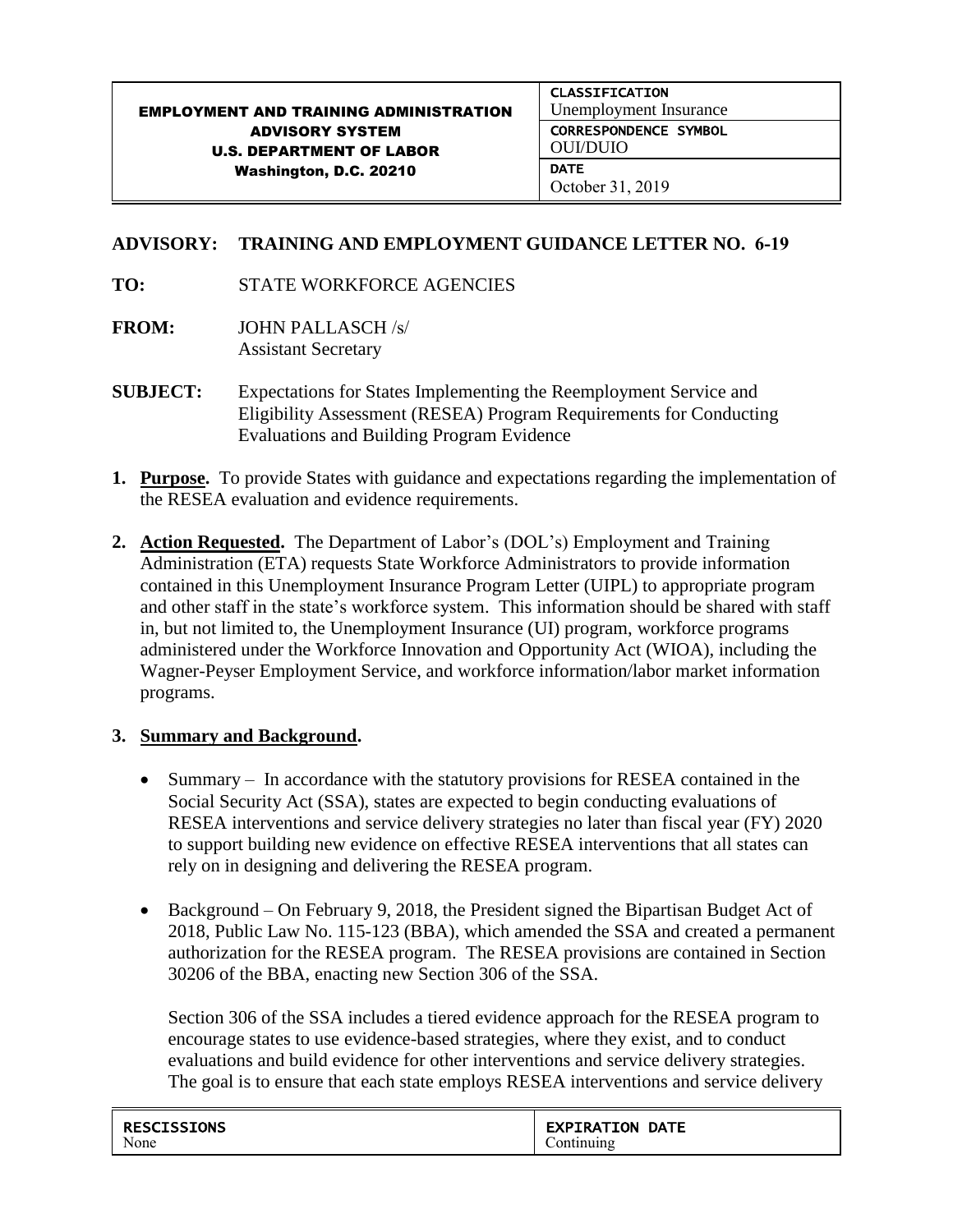strategies that are based on rigorous causal evidence from evaluations rated as "high or moderate causal" and are shown to reduce benefit duration as a result of improved employment outcomes. In addition, states using interventions or service delivery strategies without such evidence must be under evaluation at the time of use to determine their effectiveness in achieving this goal. Over time, as the RESEA program uses this tiered evidence approach,<sup>1</sup> states will add to the evidence base; grow the workforce system's understanding of what interventions work well, for whom, and in what contexts; and expand the use of interventions with strong evidence of success. Similar tiered evidence models are used across federal government programs such as the Department of Health and Human Services' Home Visiting Program.

The statute, in section 306(c), SSA, requires states to use RESEA grant funds for evidence-based interventions or service delivery strategies that reduce the average number of weeks participants receive benefits by improving employment outcomes, including earnings. Specifically, it requires the following with regard to evidence building and evaluations:

#### "(c) EVIDENCE-BASED STANDARDS.--

"(1) IN GENERAL.--In carrying out a State program of reemployment services and eligibility assessments using grant funds awarded to the State under this section, a State shall use such funds only for interventions demonstrated to reduce the number of weeks for which program participants receive unemployment compensation by improving employment outcomes for program participants.

### "(2) EXPANDING EVIDENCE-BASED INTERVENTIONS.--In addition to the requirement imposed by paragraph (1), a State shall –

- (A)for fiscal years 2023 and 2024, use no less than 25 percent of the grant funds awarded to the State under this section for interventions with a high or moderate causal evidence rating that show a demonstrated capacity to improve employment and earnings outcomes for program participants.
- (B) for fiscal years 2025 and 2026, use no less than 40 percent of such grant funds for interventions described in sub-paragraph (A); and
- (C) for fiscal years beginning after fiscal year 2026, use no less than 50 percent of such grant funds for interventions described in subparagraph (A).

"(d) EVALUATIONS.--

l

<sup>&</sup>lt;sup>1</sup> "Tiered evidence" refers to a policy tool that allows federal agencies to tie federal funding to strategies with evidence, to encourage the use of interventions that have strong evidence of success and test promising new ideas. With the RESEA program, the legislation ties certain levels of future funding to interventions with moderate or high causal evidence ratings, to encourage the use of those interventions that have stronger evidence that they "work," and requires interventions without those ratings to be to under evaluation at the time of use.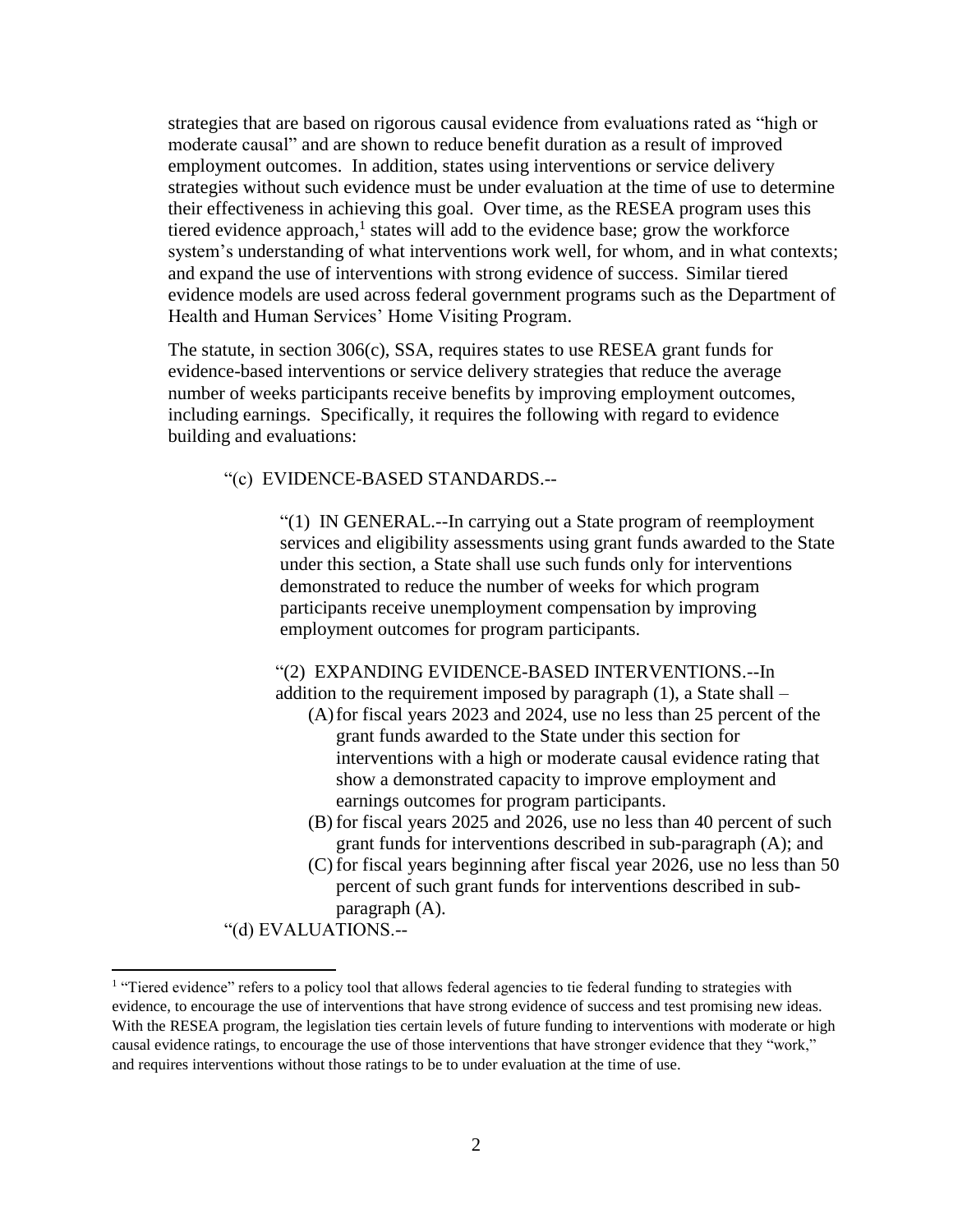"(1) REQUIRED EVALUATIONS.--Any intervention without a high or moderate causal evidence rating used by a State in carrying out a State program or reemployment services and eligibility assessments under this section shall be under evaluation at the time of use. "(2) FUNDING LIMITATION.--A State shall use not more than 10 percent of grant funds awarded to the State under this section to conduct or cause to be conducted evaluations of interventions used in carrying out a program under this section (including evaluations conducted pursuant to paragraph  $(1)$ ."

ETA provided preliminary guidance with regard to these provisions for FY 2019 in UIPL No. 07-19 [\(https://wdr.doleta.gov/directives/corr\\_doc.cfm?DOCN=8397\)](https://wdr.doleta.gov/directives/corr_doc.cfm?DOCN=8397).

This guidance provides information on the new RESEA evidence-based requirements and provides definitions of high and moderate causal evidence. High or moderate causal intervention ratings are based on how many good quality studies show positive impacts of that intervention. To provide states a solid foundation on the meaning of good quality studies, this guidance presents a description of how DOL rates studies' quality of evidence through its Clearinghouse for Labor Evaluation and Research (CLEAR) (see Section 6, below). The guidance also discusses the standards for rating intervention effectiveness and identifies relevant interventions that currently meet those standards.

In addition to setting standards and intervention ratings, this guidance also suggests RESEA components that are in need of expanded evidence and includes a discussion of evaluation approaches and strategies for carrying out evaluations. Finally, the guidance points to resources that are available to states to better understand and use existing evidence and to help states initiate rigorous high-quality evaluations to build evidence on the effectiveness of interventions in their RESEA programs.

While the intent is that states will implement interventions and service delivery strategies supported by rigorous evidence, there is not yet a large body of such evidence related to the new parameters for the permanent RESEA program. States must begin conducting rigorous studies to produce new evidence that helps determine the success of the interventions and service delivery strategies that meet the goals of the RESEA program.

#### **4. Expectation that States Begin RESEA Evaluations No Later than FY 2020**.

Reemployment evaluations, to date, have focused mainly on broad categories of services or services at a program level. These evaluated programs have similarities to RESEA, but also many differences. A primary goal of the RESEA legal requirement for evaluations is to expand the evidence base by conducting new high-quality evaluations of states' RESEA programs, particularly to build evidence about specific program components or activities.

Congress, as reflected in the provisions of section 306, SSA, intended the evidence base for RESEA to expand and to improve the program through state use of evidence-based interventions with high or moderate causal ratings. While there is a modest and growing evidence base from which to synthesize and draw conclusions about RESEA interventions'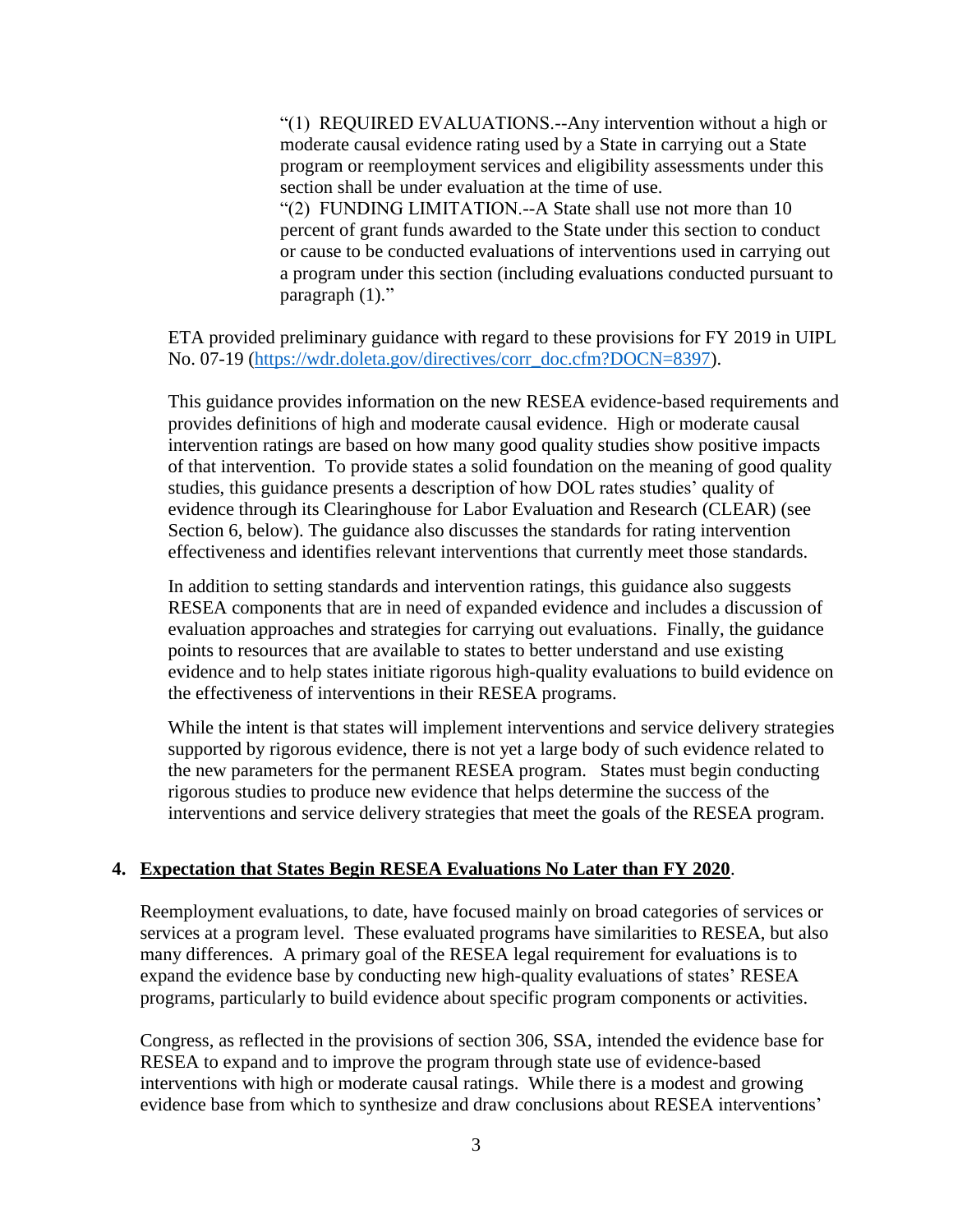effectiveness, there is an immediate need to grow and expand it to address new RESEA program components. Previous evaluations of the Reemployment and Eligibility Assessment (REA) program, the predecessor to the RESEA program, were based on the whole program and the need now is to develop and expand evidence on more well-defined activities, program components, and service delivery approaches that states use in operating the RESEA program. Development of a culture of continuous improvement and evidence building around the RESEA program will strengthen it over time and improve reemployment outcomes for unemployment compensation (UC) claimants.

To meet Congressional intent with regard to causal evidence ratings in the tiered evidence approach and to ensure states' ability to comply with the evidence and evaluation provisions in the statute, states are expected to begin evaluating RESEA interventions and service delivery strategies as soon as feasible and no later than the end of FY 2020 for the following reasons:

- The requirement that states use only interventions with high or moderate causal evidence ratings or have them under evaluation is in effect in FY 2020;
- RESEA, while modeled in part after the former REA, is a different program and includes the actual delivery of reemployment services in addition to the foundational elements of the REA program, so evidence beyond evaluations of the REA program is needed;
- Expanded evidence is needed to ensure that states have sufficient evidence to support program delivery when the minimum percentage requirements for use of interventions with high or moderate causal ratings begin in FY 2023;
- In the new RESEA state plan, required in FY 2020, states must articulate a description of their evaluation structure for RESEA interventions without a high or moderate causal evidence rating; and
- Rigorous impact evaluations sufficient to achieve a high or moderate causal rating are most often multi-year in length, and states need to begin conducting evaluations now to obtain sufficient evidence to support delivery strategies and interventions of their RESEA programs in FY 2023 and beyond.

# **5. Evaluation Parameters.**

Given that a key goal of the RESEA program is reduced average duration of UC benefit receipt as a result of improved employment outcomes, states' RESEA impact evaluations must include duration of UC and employment as primary outcomes:

- *Unemployment Compensation Duration:* This outcome is measured as the number of weeks RESEA participants receive UC; and
- *Employment:* For RESEA participants, employment and earnings outcomes can be measured in the second full calendar quarter following the start of a participant's UC claim similar to the WIOA measures, or sooner in the claims cycle to the extent that data is available.

States are also encouraged to propose additional outcomes that could provide early indications that the RESEA program is working as intended. Examples of outcomes that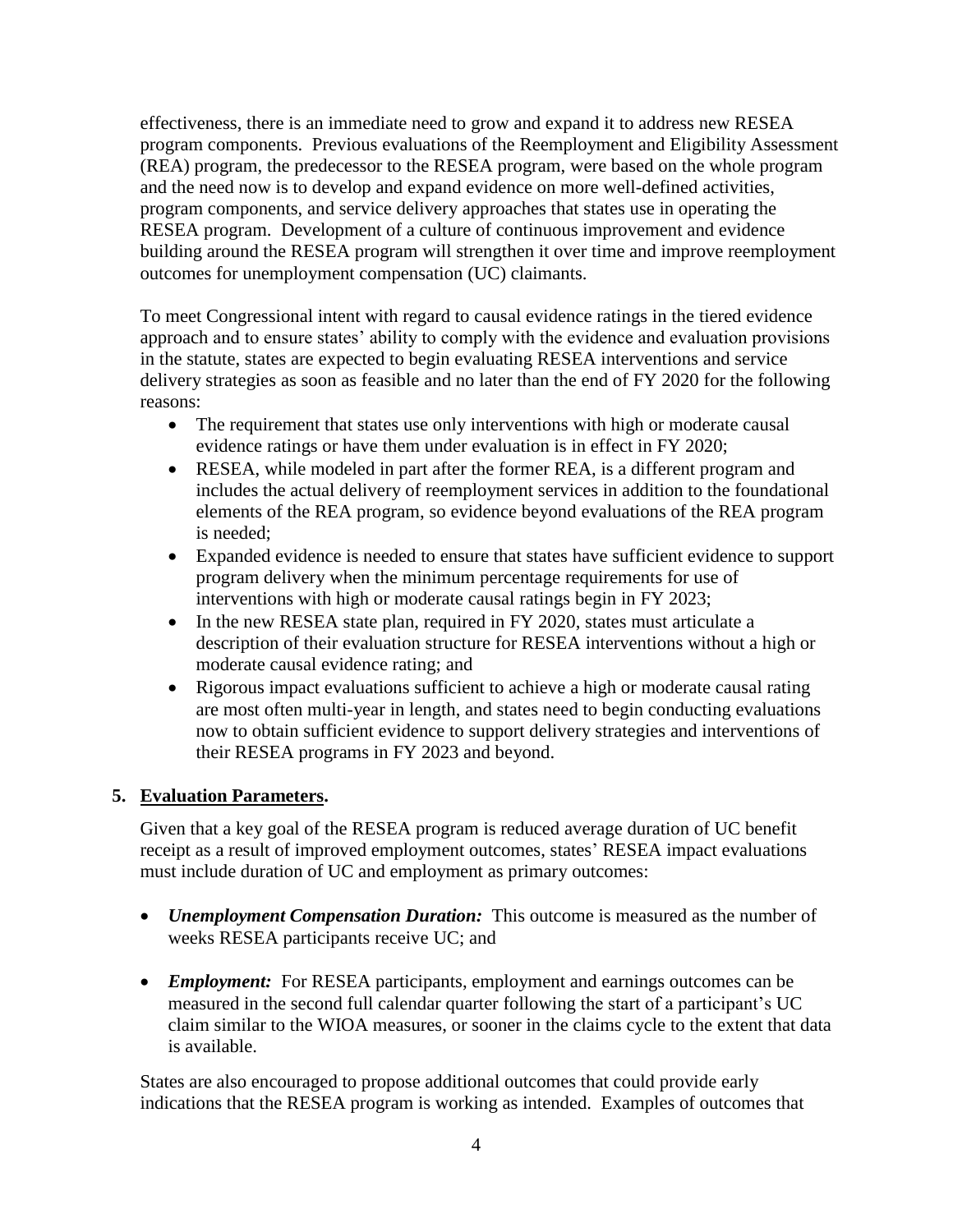states might consider include increased participation in or completion of the RESEA program activities, or time to reemployment following the start of RESEA interventions.

States should consider, when feasible, coordinating their RESEA evaluations with their WIOA-mandated evaluation projects which can create economies of scale and generate synergies across programs. States' new evaluations must meet evidence standards for study quality and find favorable impacts with at least a reasonable degree of statistical confidence to allow the intervention under examination to potentially qualify for a high or moderate rating, as defined in Section 8, below. The goal of this evidence-generating approach is to provide states operating RESEA programs with a sufficient number of new studies that meet these standards, which can support, along with current evidence, the statutory requirement for states to use interventions demonstrated to be effective.

DOL recognizes that all findings, whether positive, negative, or null, are important contributions to the evidence base, and DOL is committed to learning from and using evaluations and data to inform program improvements. As such, it is both critical and expected that all evaluations conducted of RESEA interventions be publicly available, regardless of the outcomes. States are also encouraged to share links to their publicly posted, completed evaluations with CLEAR to ensure their inclusion in future evidence reviews.

RESEA evaluations will play an important role in building the reemployment evidence base, and in helping states and other program decision-makers make more informed choices about how to bundle RESEA program components and strategies to best meet the needs of the people being served by them.

## **6. Clearinghouse for Labor and Evaluation Research (CLEAR).**

A first step in identifying interventions with high and moderate causal ratings is determining which existing studies provide evidence about them that is relevant and credible. DOL will leverage CLEAR to identify evaluations in the evidence base that are relevant to the RESEA program and determine which impact studies have high, moderate, or low causal evidence ratings. DOL established CLEAR to make research on labor topics more accessible to practitioners, policymakers, researchers, and the public so that evidence can inform policy and program decisions. To achieve this goal, CLEAR conducts systematic evidence reviews of research and evaluation reports on labor topics, and then reviews and summarizes those studies. CLEAR also rates studies that estimate causal impact.

CLEAR currently has over 600 studies summarized across 18 labor-related topic areas, including "Reemployment," and is continually growing. The "Reemployment" evidence review identifies, summarizes, and determines the quality of existing causal evidence on reemployment service delivery strategies intended to promote reemployment of UC claimants while also reducing UC receipt duration. Under the "Reemployment" topic area, CLEAR has reviewed 45 publications published between 1978 and 2018, and has developed one-page summary profiles of and ratings for each of these studies. The reviewed studies use "causal" designs, otherwise known as "impact studies," and assess the effectiveness or impact of an intervention. These studies identify how a particular intervention changes claimants' outcomes relative to a comparison group, such as those that receive a different intervention or those that did not receive the intervention.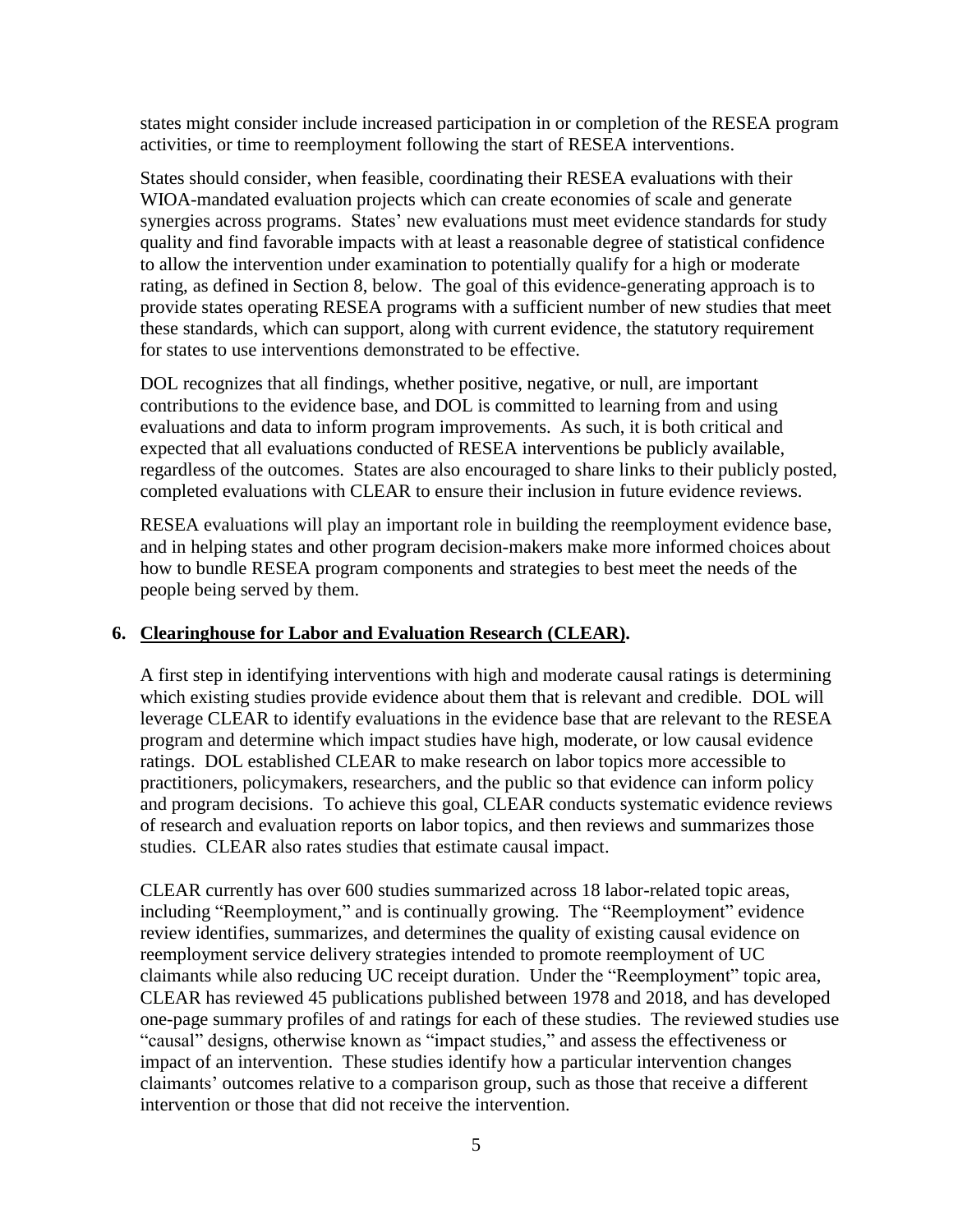Many impact studies use random assignment designs. Such designs randomly (i.e., through the functional equivalent of a coin toss) assign some eligible individuals to a "treatment group" or groups that may participate in the intervention and others to a "control group" that do not participate in the intervention. These designs use random assignment to prevent systematic pre-existing differences between the two groups from creating bias in an evaluation. Thus, systematic differences in outcomes between the two groups can reasonably be attributed to the intervention. Other causal impact studies may use "quasi-experimental" designs that estimate impact, but do not use random assignment. Instead, quasi-experimental designs use administrative data and statistical techniques to identify a comparison group that is similar to the treatment group to act as a control group.

The credibility of the evidence from an impact study depends on how it is designed and carried out. Currently, CLEAR has established causal evidence guidelines,<sup>2</sup> which identify the criteria CLEAR uses to assess the strength of a study's causal evidence. CLEAR's causal evidence ratings are an indicator of the quality of the study and the level of confidence you can have that the study's findings truly reflect the causal impact of the intervention studied and not some other factor. CLEAR also has guidelines for high-quality, quantitative, descriptive, and implementation studies, but does not currently assign evidence ratings to those types of studies.<sup>3</sup>

CLEAR currently assesses its causal evidence ratings based on the rigor of the study as follows.

- Studies receive a "high" rating for causal evidence if there is confidence that the study's estimated effects are "solely attributable to the intervention being examined."
- Studies receive a "moderate" rating for study quality if there is "some confidence that the estimated effects are attributable to the intervention studied, but there might be other contributing factors that were not included in the analysis."
- Studies that do not meet the criteria for a high or moderate rating receive a "low" rating, which indicates that it is "not possible to be confident" that the estimated effects are attributable to the intervention studied. In these instances, other factors likely contributed to the estimated effects.

Moving forward and as described below, CLEAR will assign causal evidence ratings to new RESEA studies based on both study quality and effectiveness of the intervention examined in a study, as appropriate. DOL will publicly and transparently post information about this process on the CLEAR website when future evidence reviews begin.

 $\overline{\phantom{a}}$ 

<sup>2</sup> Find CLEAR's causal evidence guidelines here: [https://clear.dol.gov/sites/default/files/CLEAR\\_EvidenceGuidelines\\_V2.1.pdf](https://clear.dol.gov/sites/default/files/CLEAR_EvidenceGuidelines_V2.1.pdf)

<sup>&</sup>lt;sup>3</sup> Find CLEAR's quantitative descriptive guidelines and guidelines for reviewing implementation studies here, under "Reference Documents"[: https://clear.dol.gov/about](https://clear.dol.gov/about)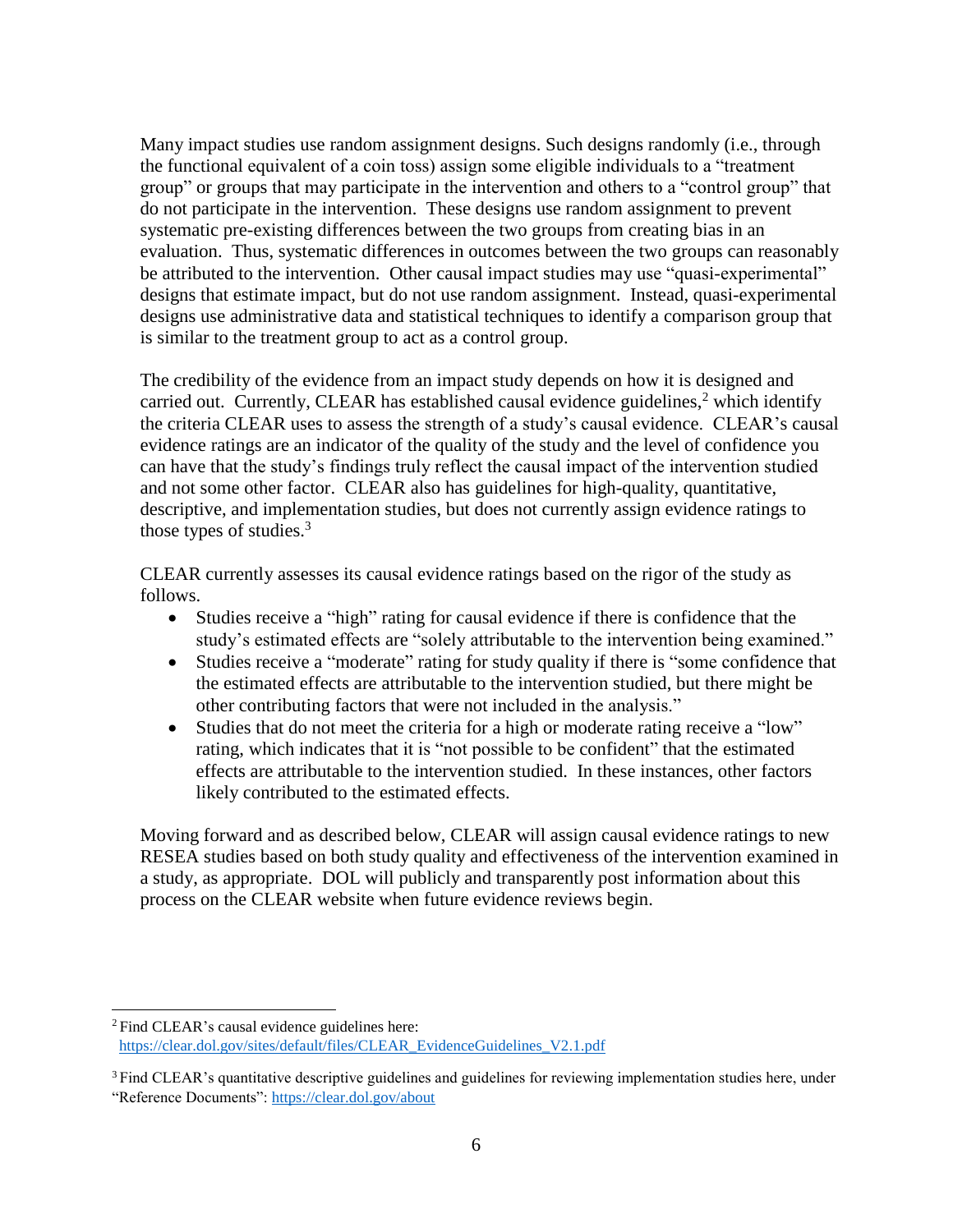## **7. The Need for Expanded Evaluations of Interventions**.

The statute, in section 306(i)(3), SSA, defines an intervention as "a service delivery strategy for the provision of State reemployment services and eligibility assessment activities." In operating RESEA programs, states bundle or mix multiple components and activities together in ways that may vary in their details or emphasis. They may also vary in the strategies or approaches for carrying them out. For instance, all RESEA programs include a claimant selection component, but states may vary in how they select claimants for participation. For evidence rating purposes, an evaluation intervention may be a whole program or any component of it.

RESEA is different from any of the interventions for which evidence currently exists. It shares some elements with earlier programs, particularly with REA, but it also has new elements. For example, it places a greater emphasis on more intensive reemployment services for claimants and states now have greater freedom in deciding how to select claimants. States need to develop a substantial body of high-quality evidence about the effectiveness of RESEA strategies and components. Exhibit 1 lists components for which evidence needs to be built, in order to meet the basic requirement of demonstrating effectiveness and to provide meaningful findings to help states design and implement their RESEA programs. Other gaps in the evidence base are expected to emerge as more is learned about states' current RESEA programs. As new evidence is produced, the list of interventions that have been demonstrated to be effective will be refined.

|                               | <b>Component</b>   Sub-component                        | <b>Specific Evidence to Build</b>                                                                                                                                                                                                                                                 |
|-------------------------------|---------------------------------------------------------|-----------------------------------------------------------------------------------------------------------------------------------------------------------------------------------------------------------------------------------------------------------------------------------|
| Claimants and<br>ing Meetings | <b>Claimant</b><br><b>Selection</b><br><b>Mechanism</b> | What selection approach (if any) identifies<br>claimants that will be most favorably affected<br>by RESEA selection?<br>Selecting those with high exhaustion<br>risk?<br>Selecting those with low exhaustion<br>$\circ$<br>risk?<br>Selecting based on other criteria?<br>$\circ$ |
| Selecting (<br>Schedul        | <b>Timing of</b><br><b>Claimant</b><br><b>Selection</b> | Is it better to select claimants as soon as<br>$\bullet$<br>possible (i.e., after the first payment has been<br>made) or later in the life of the claim?                                                                                                                          |

| Exhibit 1. RESEA Components in Need of Expanded Evidence |  |  |  |  |
|----------------------------------------------------------|--|--|--|--|
|----------------------------------------------------------|--|--|--|--|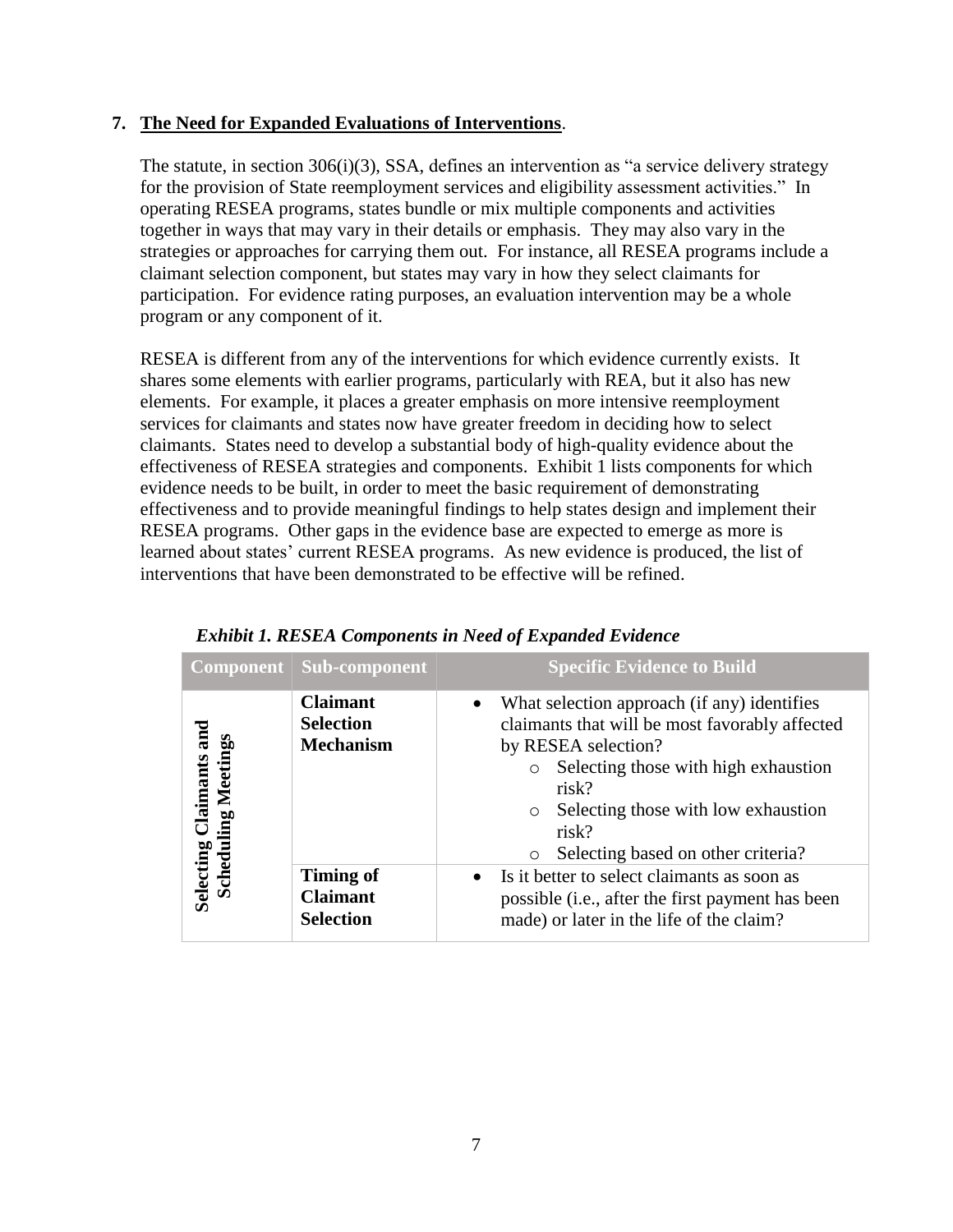| <b>Component</b>        | Sub-component                                                | <b>Specific Evidence to Build</b>                                                                                                                                                                                                                                                                                                                                                                                                                                                                                                                                                                                                                                                                                                                                                                                                                                                                                                                                                                                                                                                                                         |
|-------------------------|--------------------------------------------------------------|---------------------------------------------------------------------------------------------------------------------------------------------------------------------------------------------------------------------------------------------------------------------------------------------------------------------------------------------------------------------------------------------------------------------------------------------------------------------------------------------------------------------------------------------------------------------------------------------------------------------------------------------------------------------------------------------------------------------------------------------------------------------------------------------------------------------------------------------------------------------------------------------------------------------------------------------------------------------------------------------------------------------------------------------------------------------------------------------------------------------------|
|                         | <b>Scheduling</b><br><b>RESEA</b><br><b>Meetings</b>         | How soon after claimant selection should<br>$\bullet$<br>RESEA meetings be required to occur?<br>What scheduling strategies are most likely to<br>ensure the claimant fully participates in all<br>RESEA services? Does getting the claimant to<br>initially show up increase the likelihood of full<br>participation in RESEA services?<br>What is the effect of having multiple RESEA<br>$\bullet$<br>meetings, rather than just one?                                                                                                                                                                                                                                                                                                                                                                                                                                                                                                                                                                                                                                                                                   |
| Reemployment Activities | Reemployment<br>services                                     | What strategies are most effective to support<br>$\bullet$<br>development of a reemployment plan that the<br>claimant "owns" and implements?<br>What is the impact of more "basic" assistance<br>$\bullet$<br>(e.g., American Job Center orientation, self-<br>directed use of online tools, general labor<br>market information) vs. the impact of more<br>intensive, individualized career services?<br>What is the impact of more intensive one-on-<br>٠<br>one career counseling?<br>What are effective strategies for delivering job<br>$\bullet$<br>search assistance?<br>Are there types of training that can help get<br>٠<br>individuals to work quickly (e.g., on-the-job<br>training, apprenticeship)?<br>Are there particular assessments or other ways<br>of identifying claimants' needs that create a<br>more effective reemployment plan, better<br>connects claimants with services, and<br>ultimately leads to more positive outcomes?<br>What is the effect of case management? Is<br>$\bullet$<br>increased frequency of intensive case<br>management (e.g., more regular contact) more<br>effective? |
|                         | <b>Activities to</b><br>support work<br>search<br>compliance | What strategies that support a claimant's work<br>search compliance impact employment<br>outcomes?<br>What is the effect of review of continued<br>eligibility for benefits on the claimant's<br>employment outcomes?<br>How do the strength, immediacy, and surety of<br>penalties for failure to attend (FTA) affect job<br>search efforts and outcomes?                                                                                                                                                                                                                                                                                                                                                                                                                                                                                                                                                                                                                                                                                                                                                                |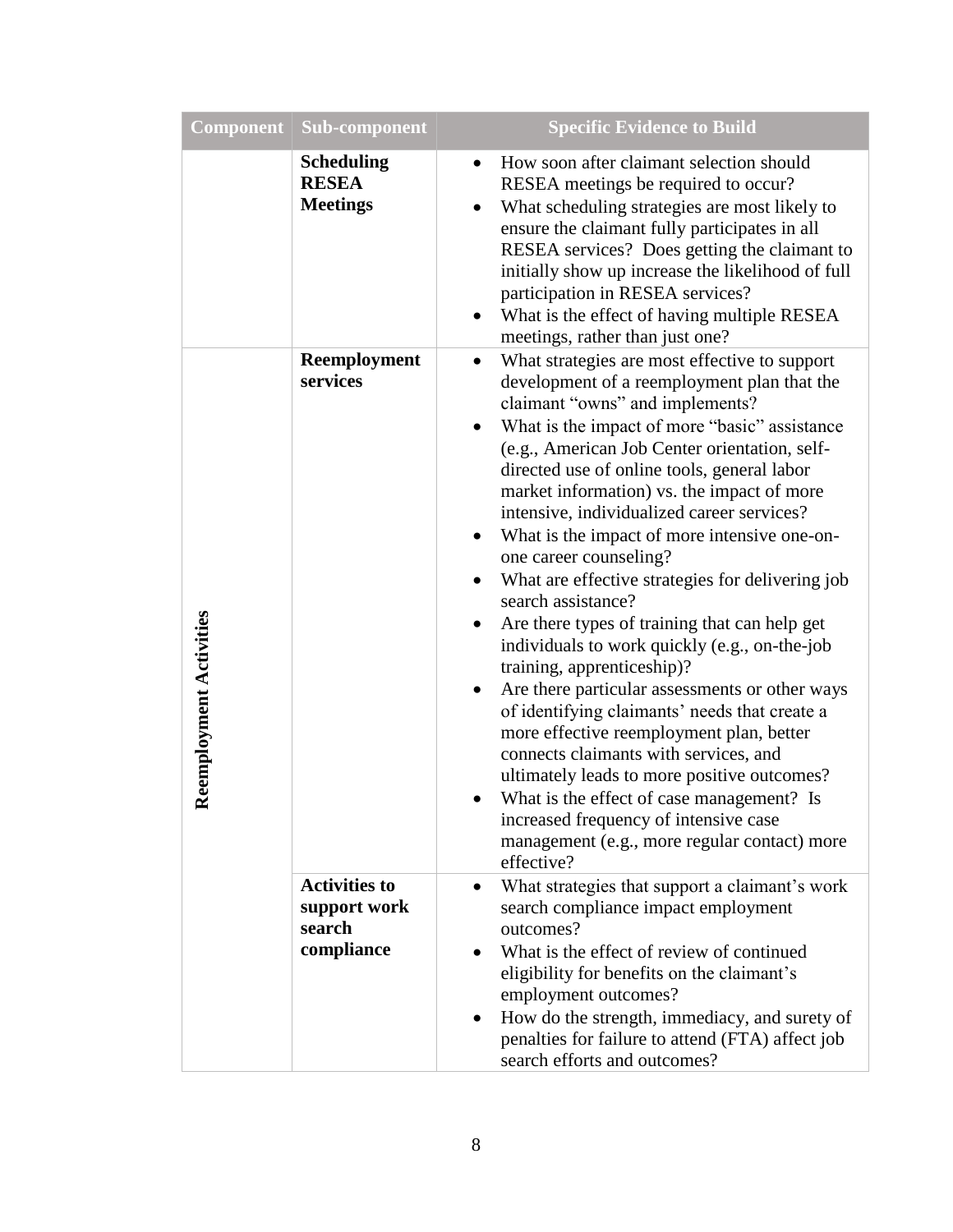### **8. Criteria for Causal Evidence Ratings.**

Section 306(c)(2), SSA, conditions funding for RESEA programs on states using interventions either demonstrated as effective with a "high or moderate causal evidence rating" or being under evaluation. Beginning in FY 2020, the definitions established below will be in effect and explain how an intervention can qualify for a high rating or a moderate rating.<sup>4</sup> These ratings examine available evidence and determine whether the interventions have favorable impacts on both employment and benefit duration outcomes.<sup>5</sup> The high and moderate causal evidence standards described below rely on evidence of impact exclusively from studies that received a high or moderate rating for study quality in CLEAR. These studies are identified in the definitions as credible studies.

- *High:* For an intervention to qualify for a high causal evidence rating, there must be at least two credible impact studies of the intervention (as reviewed by CLEAR) that have *each* found favorable impacts on employment and UC duration, with a strong degree of statistical confidence. 6
- *Moderate:* For an intervention to qualify for a moderate causal evidence rating, there must be at least one credible impact study of the intervention that found a favorable impact on employment *and* one credible impact study of the intervention that found a favorable impact on UC duration. Again, these ratings of the study or studies are as reviewed by CLEAR. Each study must have at least a modest degree of statistical confidence.<sup>7</sup> The findings on employment and benefit duration may both come from the same study or from different studies.

DOL also defines two additional categories: "potentially promising" and "no rating."

• *Potentially Promising:* A potentially promising rating indicates that there is some suggestive evidence that an intervention may be effective. Such interventions are candidates for further evaluation that possibly would allow the intervention to qualify for a higher rating. For an intervention to qualify for a potentially promising causal evidence rating, there must be one impact study reviewed by CLEAR (irrespective of

 $\overline{a}$ <sup>4</sup> As the evidence base grows, more information will be available to help distinguish which approaches have the strongest evidence of effectiveness. At that time, the standards for evidence of effectiveness may evolve as well, in order to help better support those distinctions.

<sup>&</sup>lt;sup>5</sup> Specifically, the ratings criteria are based on interventions' estimated impacts on  $(1)$  reduced UC duration and  $(2)$ increases either employment rates *or* earnings, as measured in the second full calendar quarter after the claim began.

<sup>&</sup>lt;sup>6</sup> A "strong statistical confidence" is defined as an estimated impact that is "statistically significant" (different from zero) at the 5% level.  $(p<.05)$ . This means that there is less than a 5% chance that the study's results are due to chance and not actually the intervention. Impact estimates must meet that threshold for both outcomes—UC duration and employment.

 $7A$  "modest degree of statistical confidence" is defined as an estimated impact that is "statistically significant" (different from zero) at the  $10\%$  level. (p<.10). This means that there is less than a  $10\%$  chance that the study's results are due to chance and not actually the intervention. Impact estimates must meet that threshold for both outcomes—UC duration and employment.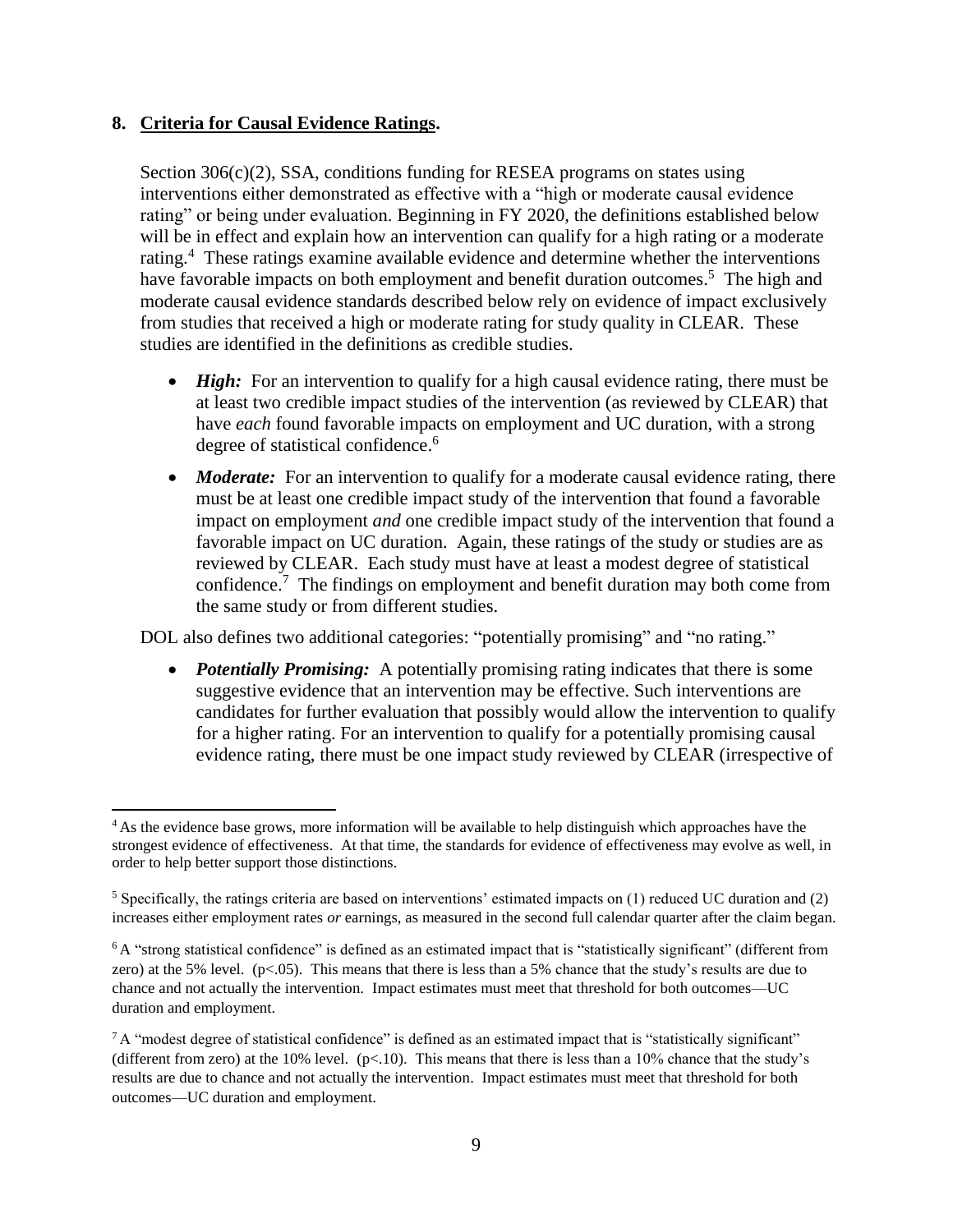the causal evidence rating it received) $8$  that has found significant favorable impacts on either employment or UC duration with at least a moderate degree of statistical confidence.<sup>9</sup>

• *No Rating:* All interventions that do not qualify for any of the three ratings above will receive no rating, regardless of the rating given by CLEAR for the quality of studies of that intervention. These may be interventions for which no impact studies have been conducted, interventions with an impact study that have not been reviewed by CLEAR yet, or interventions whose studies have been reviewed by CLEAR but have not shown any favorable impacts.

# **9. High and Moderate Causal Ratings for Existing and Future Interventions Beginning in FY 2020.**

Existing impact studies of approaches to speed the reemployment of UC claimants typically focus on broadly defined sets of services and activities. CLEAR's 2018 *Reemployment Research Synthesis* on reemployment interventions<sup>10</sup> identified the following broad intervention categories from the existing evidence base that are relevant to RESEA:<sup>11</sup>

- Reemployment and Eligibility Assistance (REA): The REA program, the predecessor to RESEA, provided claimants up to three mandatory in‐person sessions in which workforce staff assessed their continued eligibility for UC, provided them with labor market information, and supported their development of a reemployment plan. In some cases, they also provided referrals to reemployment services. Failure to attend REA sessions without good cause affects continued receipt of UC.
- Job Search Assistance (JSA): JSA interventions provide claimants assistance and training in job search techniques, including job search workshops, preparing a resume, and interview training. The JSA interventions that included strong linkages

[https://clear.dol.gov/sites/default/files/ResearchSynthesis\\_Reemployment.pdf](https://clear.dol.gov/sites/default/files/ResearchSynthesis_Reemployment.pdf)

 $\overline{\phantom{a}}$ <sup>8</sup> CLEAR also rates some studies as low. These studies are not used when considering whether an intervention is eligible for a high or moderate effectiveness rating. However, studies rated as low *can* contribute to a potentially promising rating. The potentially promising rating indicates that some suggestive evidence exists that an intervention might be effective. While evidence from a low rated study is not a strong basis for concluding that an intervention is effective, it can suggest that the intervention may be worth considering for more rigorous testing. Some studies that are rated as low may still be considered promising and thus, a candidate for further evaluation.

<sup>&</sup>lt;sup>9</sup> As noted earlier, for moderate effectiveness ratings, a "modest degree of statistical confidence" is defined as an estimated impact that is "statistically significant" (different from zero) at the 10% level.

<sup>&</sup>lt;sup>10</sup> Find CLEAR's Reemployment Research Synthesis here: <https://clear.dol.gov/sites/default/files/CLEAR%20Reemployment%20Synthesis%20November%202018.pdf>

<sup>&</sup>lt;sup>11</sup> All descriptions are adapted from CLEAR's 2018 research synthesis, What do we know about the effect of reemployment initiatives?, which can be found at: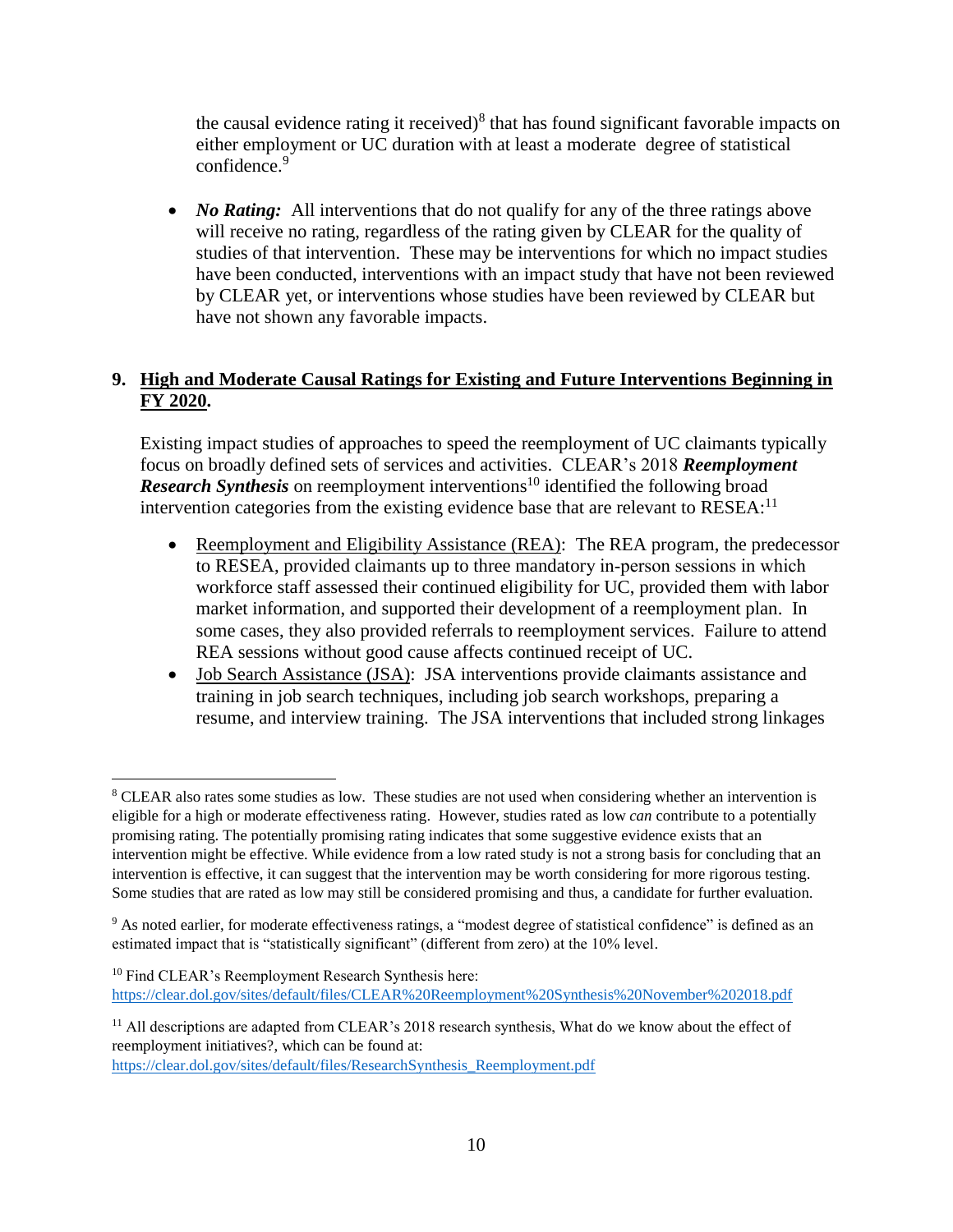between UI and workforce partners and required claimants at risk for benefit exhaustion to report for job search assistance demonstrated positive impacts.

- Profiling: Profiling interventions identify claimants at higher risk of exhausting UC and offer or require enhanced employment services. These services may include an orientation, providing labor market information, and referrals to job search training or resume training workshops. Claimants that fail to participate in required services without good cause lose UC.
- More Stringent Employer Contact Requirements: This type of intervention increases the amount of work search effort required of claimants to continue receiving UC, strengthen verification of work search efforts, or both.
- Less Stringent Employer Contact Requirements: This type of intervention reduces the amount of work search effort required of claimants to continue receiving UC, loosen verification of work search efforts, or both.

These broadly defined interventions often involve partially overlapping services and activities. Beginning in FY 2020, these interventions will receive effectiveness ratings using the definitions above. To the extent that the states' programs use interventions that have not received high or moderate evidence ratings, those states must be conducting high-quality impact evaluations using the CLEAR guidelines for study quality.

#### Interventions Receiving a High Rating

Of the interventions considered, only REA currently receives a high causal evidence rating. If a state's RESEA program has components that are sufficiently similar to the evaluated REA program components, a state can demonstrate that those pieces or components of its RESEA program are evidence-based, by referring to this intervention and its rating. While no evaluation of REA components that are part of a state's RESEA program is required, states are encouraged to continue to evaluate these interventions in order to build rigorous evidence in the context of the new RESEA program. As noted above, RESEA is not identical to the REA program and has different components, so REA interventions alone will not be sufficient to meet RESEA requirements, and states should continue to consider implementing new interventions. If a state's RESEA program includes other components that are not evidence-based, those components must be under evaluation at the time of use.

### Interventions Receiving a Moderate Rating

Applying the criteria above, JSA and profiling interventions receive a moderate causal evidence rating. If a state's RESEA program includes components like the JSA and profiling strategies described above in this guidance, a state can demonstrate the corresponding components of its RESEA program are evidence-based by referring to these components and interventions and their ratings. Again, while no evaluation of JSA components of a state's RESEA program are required, states are encouraged to continue to evaluate their interventions in order to continue to grow the base of evidence regarding their use in the RESEA program. Additional evidence on these interventions is still valuable and could result in raising the causal evidence rating for the interventions to the high category. If a state's RESEA program includes other components that are not evidence-based, those components must be under evaluation at the time of use.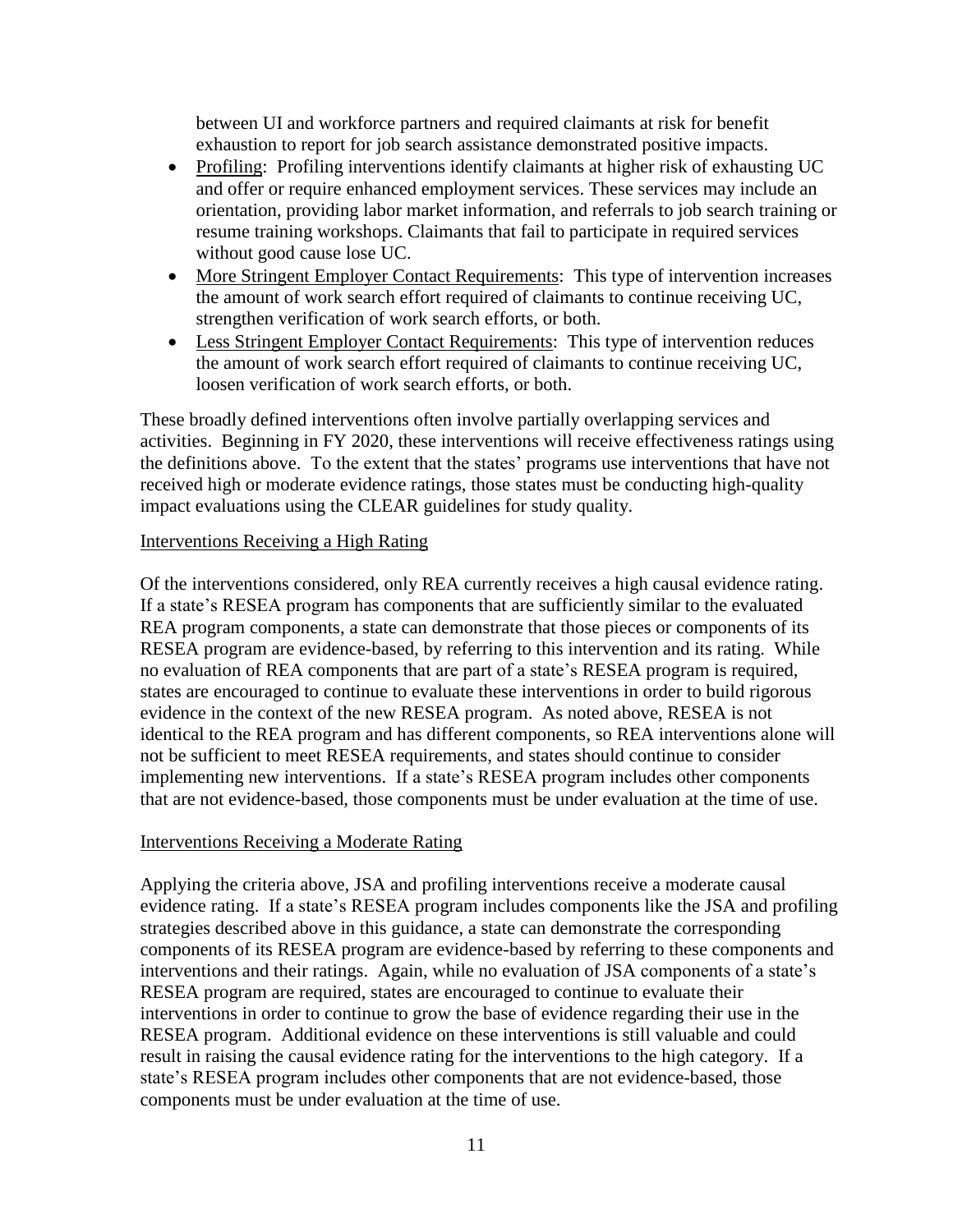## Interventions Receiving a Potentially Promising Rating

Applying the criteria above, the component of requiring **more stringent employer contacts** receives a potentially promising causal evidence rating. This rating indicates that the component or intervention may be of interest to consider adopting or testing, as it might be effective. Additional evidence on these interventions might also support a change of causal evidence rating for the intervention. States implementing interventions with only a potentially promising rating must be evaluated at the time of use.

### Interventions Receiving No Rating

Applying the criteria above, the component of **less stringent employer contacts** receives no rating. Additionally, the more detailed components included in Exhibit 1, as well as any additional RESEA interventions or program components not identified here as being demonstrated effective by current evidence, also currently receive no rating. Such interventions must be evaluated if states choose to implement them.

### **10. Evaluation Approaches.**

Section 306(c), SSA, gives states time to evaluate RESEA interventions before the percentage requirements for use of interventions with high or moderate causal ratings begin in FY 2023. States' evaluations will need to meet the causal evidence standards described in Section 8 of this guidance. To help states' impact evaluations have the best chance of meeting CLEAR's standards, states are strongly encouraged to: (1) choose an experienced evaluator; (2) choose a simple impact study design (the simplest being random assignment with administrative data follow-up); and (3) take advantage of the evaluation technical assistance (EvalTA) guidance being provided (described in more detail in Section 13, below).

Importantly, there are multiple types of evaluations and evaluation-related activities that ultimately support a strong impact evaluation that produces high or moderate causal evidence. For example, it may be appropriate to conduct an evaluability assessment (discussed in more detail below) or feasibility study before embarking on an impact evaluation to identify any challenges or barriers, such as data availability or limited sample size, to conducting an evaluation of a specific intervention or service delivery design. Alternatively, it may be desirable to pair both an implementation evaluation and an impact evaluation. DOL considers activities leading up to an impact evaluation that has the capability of producing a high or moderate causal rating to be interventions designated as "under evaluation." Examples of these activities include an evaluability assessment as described below, and an implementation study that helps refine the specific intervention and research questions to be addressed in the impact evaluation.

### Evaluation Design

DOL encourages states' evaluation designs to specify use of, or be building evidence to move toward the use of, approaches capable of earning high or moderate quality ratings, with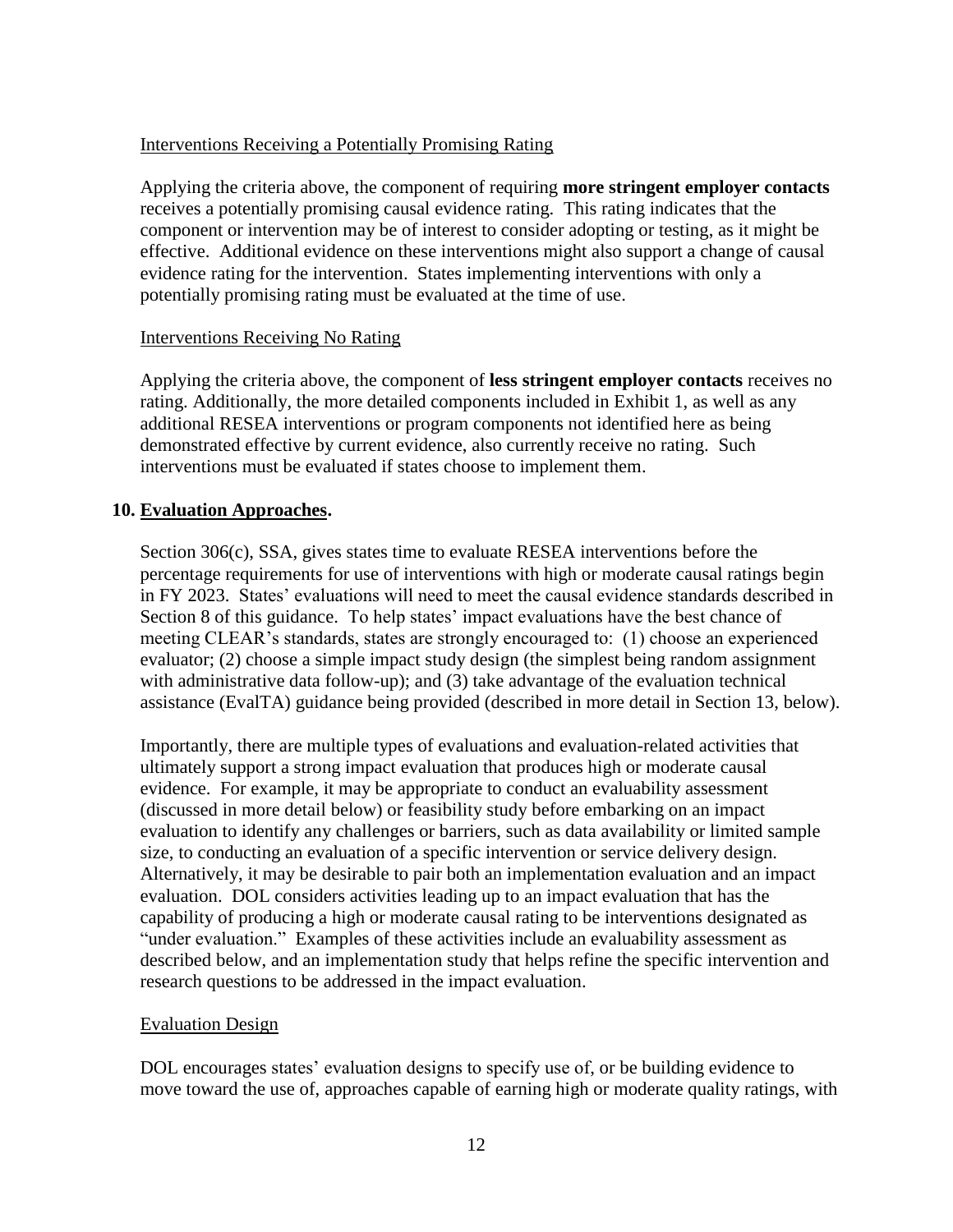the goal of producing both the strongest possible evidence and the highest possible causal evidence rating for the intervention being studied. As noted previously, impact evaluations are necessary to achieve these ratings; however, there may be other types of evaluations or pre-evaluation activities that should be conducted first or along with an impact study to maximize learning about the intervention.

The most common types of evaluation designs are:

- Impact Evaluation: This type of evaluation assesses the impact of a program or component of a program on outcomes, typically relative to a counterfactual situation. This evaluation provides some estimate of what would have happened in absence of the program or component of the program. Impact evaluation includes both experimental (i.e., randomized controlled trials) and quasiexperimental designs. These types of evaluations speak to the "does it work?" question.
- Outcome Evaluation: This type of evaluation measures the extent to which a program has achieved its intended outcome(s), and focuses on outputs and outcomes to assess effectiveness. Unlike an impact evaluation, an outcome evaluation cannot show causal impacts. An outcome evaluation can help answer questions like, "Did the program, policy, or organization do what it intended to do?"
- Process or Implementation Evaluation: These types of evaluations assess how the program or service is delivered relative to its intended theory of change, and often include information on content, quantity, quality, and structure of services provided. Process or implementation evaluations can be conducted on their own, but are often conducted along with impact and/or outcomes evaluations. Process or implementation evaluations can help answer questions like, "Was the program or policy implemented as intended?" or "How is the program, policy, or organization operating in practice?"
- Formative Evaluation: This type of evaluation, typically done before full implementation of a program, assesses whether a program or component of a program is feasible, appropriate, and acceptable before it is fully implemented. It may include some of the activities described above, such as process evaluation or outcome evaluation. However, unlike summative evaluation designs like impact and outcome evaluations, which seek to answer whether or not the program met its intended goal(s) or had the intended impact(s), a formative evaluation focuses solely on learning and improvement and does not answer questions of overall effectiveness.

## Selecting an Evaluator

While DOL recognizes there is value in all types of evaluations, the RESEA evidencegenerating approach specifically requires impact evaluations of interventions to help determine causal evidence ratings for those interventions. While states may have evaluation capacity within the agency operating the RESEA program, DOL recommends that states use an experienced and independent evaluator that can identify the most appropriate and rigorous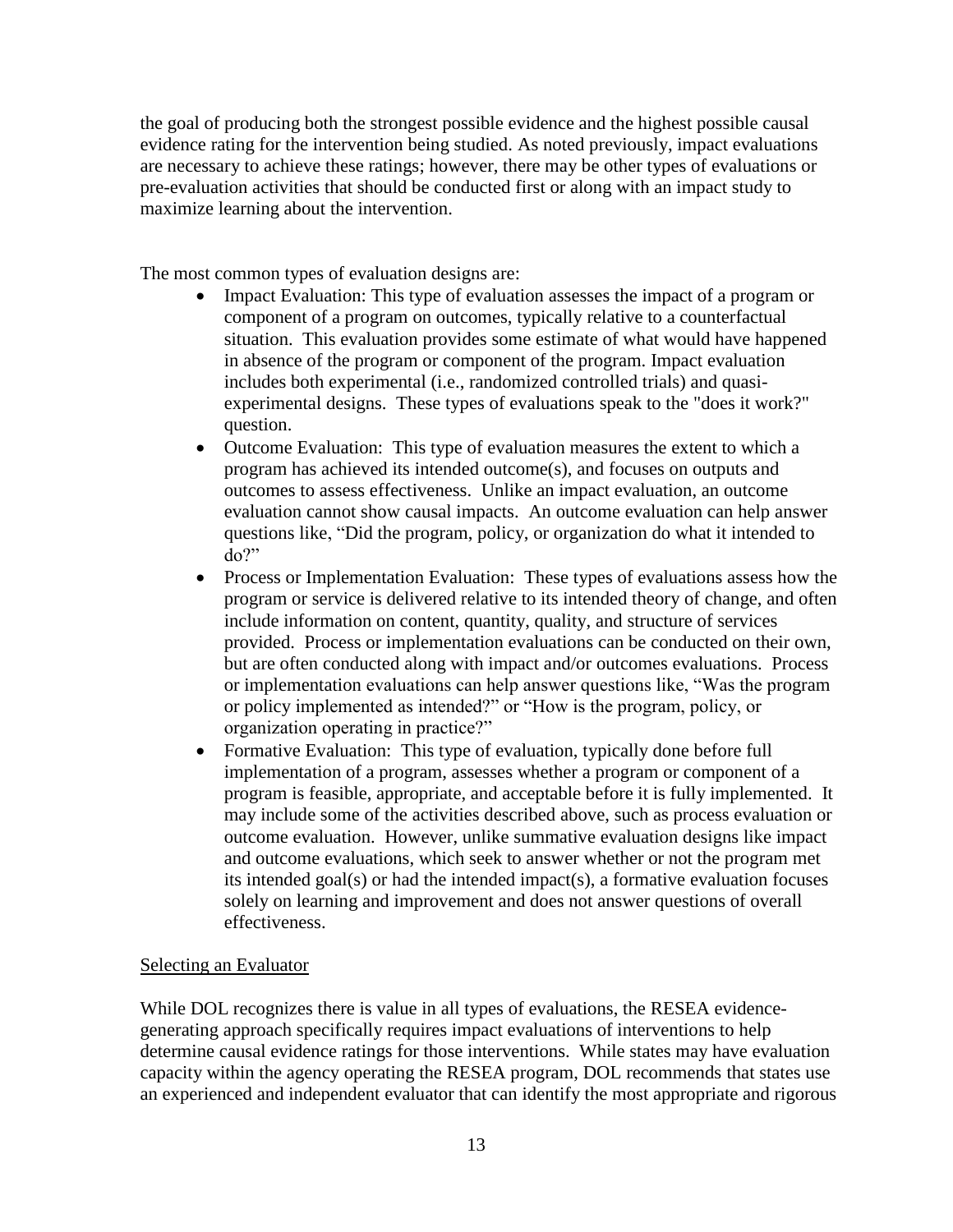design to answer research questions and learn about the RESEA program and program components and interventions.

#### Deciding What to Evaluate

DOL recognizes that each state's RESEA program is a uniquely implemented bundle of different interventions and service delivery strategies, or components. However, this can make it difficult to know which program components, and how these components, are generating the observed outcomes of the intervention. Therefore, states are strongly encouraged to work with their independent evaluators to develop evaluations that seek to estimate the impact of individual RESEA program components and interventions, or to develop evaluations of whole programs where the components are well defined and the effectiveness of which could be evaluated at a later time through meta-analyses. Building this type of evidence will further states' understanding of the effectiveness of components that could be mixed and matched to develop a program that meets the needs of a specific state. However, DOL recognizes that evaluating only a component of the program implies the need for the evaluation to detect smaller impacts, which requires much larger samples. Again, states are encouraged to work with experienced evaluators and explore partnerships with other states to develop the most rigorous and appropriate designs to determine the effectiveness of program components. See Section 11, below, for more discussion on evaluation partnerships across states.

Pre-evaluation activities states can begin doing now to support getting to a firm evaluation plan include the following activities:

 States are encouraged to conduct **evaluability assessments** of their RESEA programs. Evaluability assessments will help states: define specific interventions that are evaluation-ready to test in a feasible, measurable way; ensure that the intervention and the component(s) to test are well-understood by all stakeholders; confirm availability of data and other operational resources needed to conduct an evaluation; and build consensus on evaluation goals to ensure results are relevant to stakeholders. Evaluability assessments also are useful for identifying a program's potential strengths and challenges with planning and executing an evaluation. For example, they may assess whether adequate access to information technology (IT) and data resources exist and are available to support the evaluation or if program staff has sufficient evaluation expertise. The results of an evaluability assessment refine a state's broad learning goals with more narrowly-focused research questions that explore the RESEA program's influence on a particular population's outcomes of interest, and identify the type of evaluation that can best answer these questions. Evaluability assessments highlight evaluation feasibility issues, such as operational gaps that must be addressed to successfully execute the evaluation, such as availability of IT resources and data availability, staffing to increase evaluation capacity, developing partnerships with organizations that have appropriate evaluation expertise, and creating evaluation procedures and training staff. Addressing these operational gaps identified through an evaluability assessment strengthens a state's ability to produce a high-quality evaluation that meets CLEAR standards. States can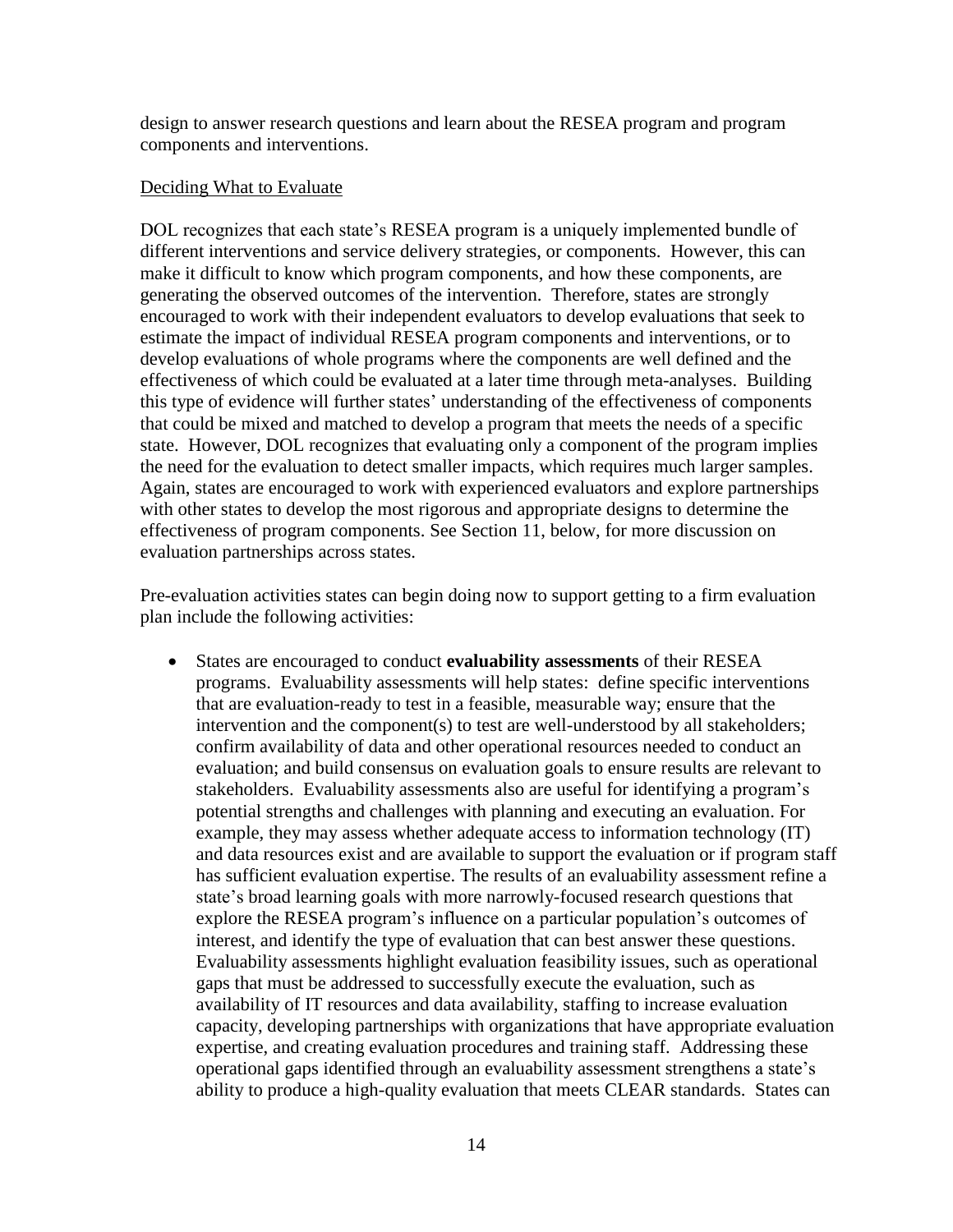find an Evaluation Design Assessment Tool developed by IMPAQ International to support WIOA evaluations here: [https://evalhub.workforcegps.org/resources/2018/09/07/19/53/Evaluation-Design-](https://evalhub.workforcegps.org/resources/2018/09/07/19/53/Evaluation-Design-Assessment-Tool)[Assessment-Tool](https://evalhub.workforcegps.org/resources/2018/09/07/19/53/Evaluation-Design-Assessment-Tool)

- States are also encouraged to develop **logic models** when formulating evaluation plans. Logic models are graphical representations of interventions and how they operate. They are designed to show the following regarding a RESEA intervention:
	- Inputs such as staff time, RESEA funds, and other resources used to deliver the program;
	- Activities such as meeting with American Job Center (AJC) staff to create an individual reemployment plan, provision of reemployment services, conducting the eligibility assessment, and other activities the program regularly operates;
	- Outputs (the immediate results of the program) such as improved job readiness skills or enhancing labor market knowledge; and
	- $\blacksquare$  Outcomes (the expected short-term and long-term goals of the program) such as reduced UC duration, faster return to employment, and improved earnings.

Logic models define the inputs, activities, or other tangible activities that lead to outputs and outcomes for the RESEA program. Logic models and other similar program mapping activities demonstrate how RESEA interventions drive the change in outcomes for claimants. States can find more information about developing logic models for labor programs in a webinar titled *Fully Articulating Your Vision: Using Logic Models to Support Innovation*:

[https://evalhub.workforcegps.org/sitecore/content/global/resources/2015/05/07/11/07/](https://evalhub.workforcegps.org/sitecore/content/global/resources/2015/05/07/11/07/Fully_Articulating_Your_Vision_Using_Logic_Models_to_Support_Innovation) Fully Articulating Your Vision Using Logic Models to Support Innovation

 States' evaluability assessments and logic models ultimately help states identify specific research questions that may be added to a **multi-year learning strategy or agenda**. Organizing learning priorities is an approach that is gaining traction across the Federal government, most recently supported in the Foundations for Evidence-Based Policymaking Act of 2018 (Public Law No. 115-435),<sup>12</sup> which requires Federal government agencies to produce evidence-building plans. Learning agendas can also serve as roadmaps to help states plan for immediate and future evaluations, by clarifying learning goals, research questions, the types of evaluations that would answer those questions, and the states' priorities in building evidence.

# **11. Strategies to Meet RESEA Evaluation Requirements.**

Some states may be interested in conducting their own individual impact evaluations. As indicated previously in UIPL No. 7-19, DOL encourages states to consider evaluation

 $\overline{a}$ <sup>12</sup> <https://www.congress.gov/bill/115th-congress/house-bill/4174>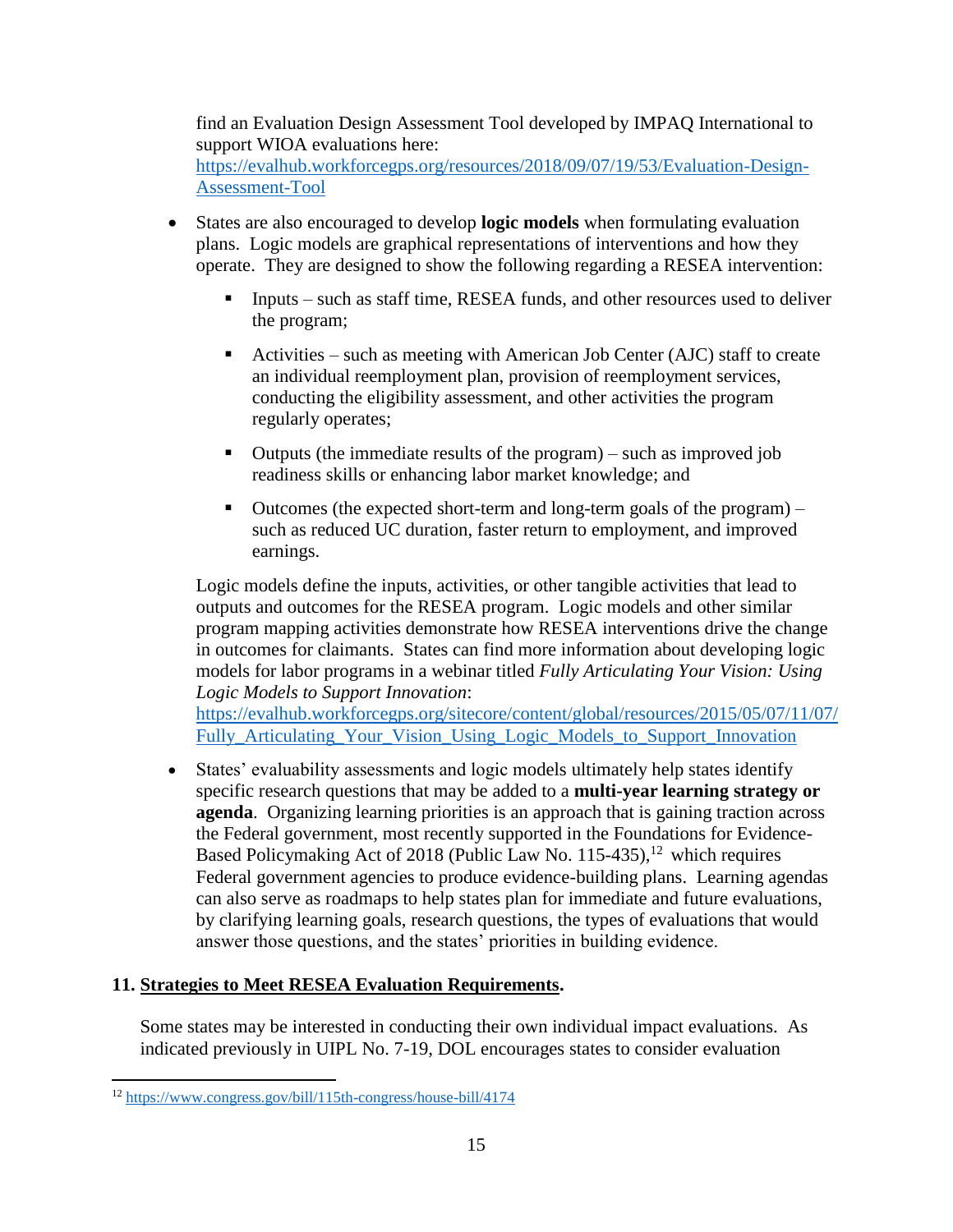partnerships with other states, so that states may consider conducting pooled evaluations of similar RESEA interventions. This approach has the benefit of potentially yielding sample sizes large enough to demonstrate effectiveness. Smaller states, in particular, might benefit from this strategy. It also has the benefit of allowing states to pool their limited evaluation funding.

From previous research, we know that sample sizes required to detect impacts on labor market outcomes of the kind required by section 306, SSA, are large. DOL recognizes that many states do not have a sufficiently large number of RESEA-eligible claimants in a single year, and some states do not have that many RESEA-eligible claimants in several years. A pooling strategy, including a well-defined intervention aligned across states, can help overcome this challenge. States can pool their data and yield samples large enough to detect effects and potentially demonstrate effectiveness on a more reasonable timeframe. As mentioned previously, states are encouraged to work with experienced evaluators and explore partnerships with other states to develop the most rigorous and appropriate study designs to evaluate program components and interventions.

# **12. Evaluation Resources.**

In addition to the tools linked to above, DOL's CLEAR also has several additional tools to help states better understand the evidence in the Reemployment topic area.

- CLEAR's *Reemployment Synthesis* is a short, high-level, plain-language report that summarizes studies of interventions that are relevant to RESEA. It describes key takeaways from the reemployment evidence base, provides an overview of the interventions studied, and identifies gaps in the research. This report may be useful as RESEA program managers begin to focus on conducting evaluability assessments and efforts to build the evidence base.
- As a companion to the Synthesis, CLEAR's *Reemployment Synthesis Supplement* gives states a more detailed look at the information provided in the synthesis. It provides brief descriptions of the findings for all the reports reviewed in the Reemployment topic area. This supplemental tool also includes links that lead directly to the study profiles in CLEAR where more information about the specific studies and interventions is available. It also is organized by sections that correspond to the intervention categories identified in the Reemployment Synthesis that will receive ratings beginning in FY 2020, as described above.

CLEAR and its resources are at the links below:

- CLEAR: <https://clear.dol.gov/>
- Reemployment topic area: <https://clear.dol.gov/topic-area/reemployment>
- Reemployment Synthesis landing page: [https://clear.dol.gov/synthesis](https://clear.dol.gov/synthesis-report/reemployment-synthesis)[report/reemployment-synthesis,](https://clear.dol.gov/synthesis-report/reemployment-synthesis) and a downloadable brief report: [https://clear.dol.gov/sites/default/files/ResearchSynthesis\\_Reemployment.pdf.](https://clear.dol.gov/sites/default/files/ResearchSynthesis_Reemployment.pdf)
- Reemployment Synthesis Supplement: [https://clear.dol.gov/sites/default/files/ResearchSynthesis\\_Reemploy\\_Sup.pdf.](https://clear.dol.gov/sites/default/files/ResearchSynthesis_Reemploy_Sup.pdf)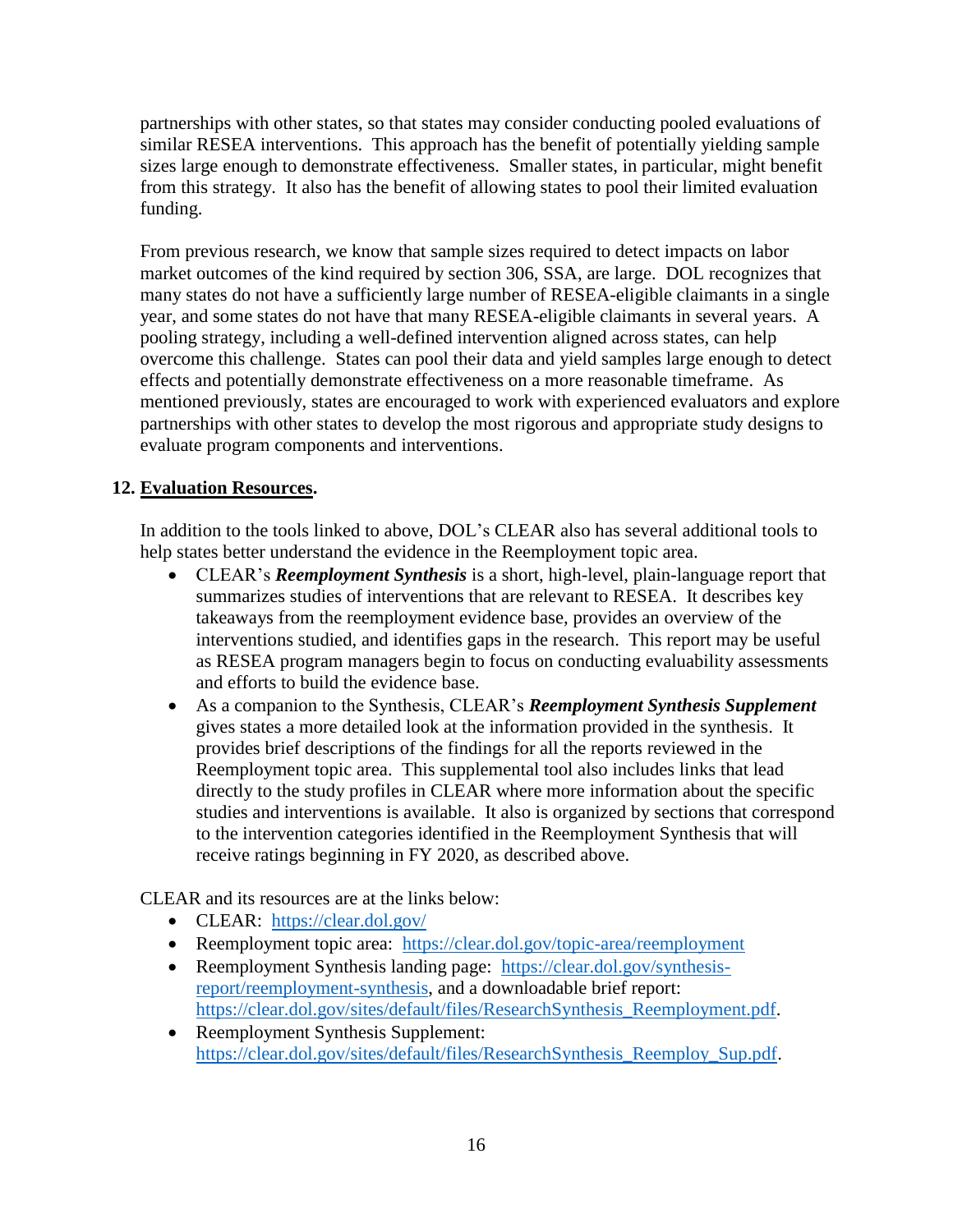Another important resource for states will be DOL's *RESEA Evidence Building and Implementation Study*. In September 2018, DOL's Chief Evaluation Office awarded a three-year contract to Abt Associates, the Urban Institute, Capitol Research Corporation, and National Association of State Workforce Agencies ("the RESEA study team") to provide support on implementing the evaluation requirements in section 306, SSA. Among the tasks planned for the RESEA study team is an implementation study of states' RESEA programs. DOL is conducting this implementation study to examine how RESEA programs and strategies are operated, understand how states are bundling various services to improve outcomes for RESEA participants, and identify new, innovative, and potentially promising strategies being implemented. Findings from this implementation evaluation will inform an evaluation report that will further describe research and evaluation options for DOL and states to consider and will contribute to the RESEA evidence base. Reports from the study will be publicly available when completed. A brief description of DOL's RESEA study on the Chief Evaluation Office's website is available here:

[https://www.dol.gov/asp/evaluation/currentstudies/Reemployment-Services-and-Eligibility-](https://www.dol.gov/asp/evaluation/currentstudies/Reemployment-Services-and-Eligibility-Assessments-Research.htm)[Assessments-Research.htm.](https://www.dol.gov/asp/evaluation/currentstudies/Reemployment-Services-and-Eligibility-Assessments-Research.htm)

Finally, it is DOL's intent that states also leverage other available evaluation capacitybuilding resources. These include, but are not limited to:

- Evaluation and Research Hub: A new community of practice, created with input from state and local workforce agency representatives across the country. While it is available to address the evaluation requirements of the WIOA, the resources included on the Hub can inform or support the evaluation needs of all ETA-funded programs. You can find it here: <https://evalhub.workforcegps.org/about>
- WIOA Evaluation Technical Assistance Tools: State and local workforce agencies participated in ETA's peer learning effort to share and disseminate evaluation resources as well as address questions such as, "Where and how do we start?" Key tools are included here:
	- o Evaluation Readiness Assessment Tool: [https://evalhub.workforcegps.org/resources/2018/09/07/19/45/Evaluation-](https://evalhub.workforcegps.org/resources/2018/09/07/19/45/Evaluation-Readiness-Assessment-Tool)[Readiness-Assessment-Tool](https://evalhub.workforcegps.org/resources/2018/09/07/19/45/Evaluation-Readiness-Assessment-Tool)
	- o Evaluation Design Assessment Tool: [https://evalhub.workforcegps.org/resources/2018/09/07/19/53/Evaluation-](https://evalhub.workforcegps.org/resources/2018/09/07/19/53/Evaluation-Design-Assessment-Tool)[Design-Assessment-Tool](https://evalhub.workforcegps.org/resources/2018/09/07/19/53/Evaluation-Design-Assessment-Tool)
	- o Evidence Says: Work-based Learning: [https://evalhub.workforcegps.org/resources/2018/09/07/16/10/The-Evidence-](https://evalhub.workforcegps.org/resources/2018/09/07/16/10/The-Evidence-Says-Work-Based-Learning)[Says-Work-Based-Learning](https://evalhub.workforcegps.org/resources/2018/09/07/16/10/The-Evidence-Says-Work-Based-Learning)
- Workforce System Strategies (WSS): A research clearinghouse that profiles evidence-based and emerging practices in workforce development to help the field make informed decisions about improving outcomes for job seekers and employers. Its resource library contains more than 1,200 profiles of evaluation reports, policy and practice briefs, and how-to guides. It is available here: [https://strategies.workforcegps.org/announcements/2018/05/04/20/17/Connect-Your-](https://strategies.workforcegps.org/announcements/2018/05/04/20/17/Connect-Your-Peers-to-Workforce-System-Strategies)[Peers-to-Workforce-System-Strategies.](https://strategies.workforcegps.org/announcements/2018/05/04/20/17/Connect-Your-Peers-to-Workforce-System-Strategies)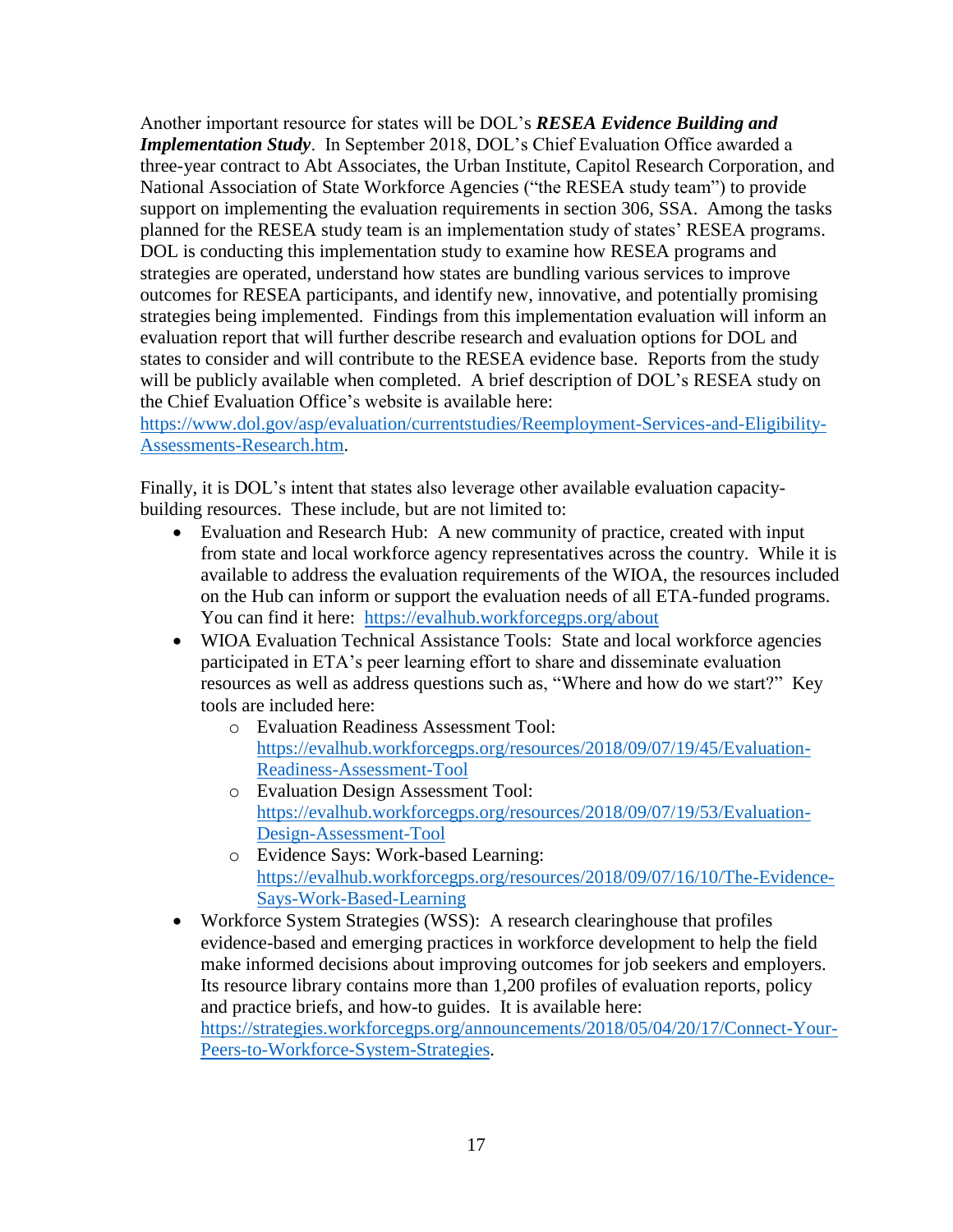## **13. Evaluation Technical Assistance (EvalTA).**

As described above, a critical piece of the DOL's RESEA project is to provide EvalTA to states. The EvalTA will include a suite of tools and resources to help states meet evaluation and evidence-building needs for their RESEA programs. Experienced staff from the RESEA study team will develop and deliver EvalTA.

Beginning in summer 2019, the RESEA study team is offering generalized EvalTA, which has been informed by state feedback from webinars, clarifying calls, and a review of available documents on states' FY 2019 RESEA programs. The goals of this generalized EvalTA is to help states with the following: 1) gradually and continually increase their evaluation capacity so states are prepared to begin evaluation-related work by FY 2020; 2) to describe evaluation activities in their FY 2020 RESEA state plans; and 3) to meet evidencerelated statutory requirements, both now and moving forward. The EvalTA will be provided through resources DOL will make broadly available, such as webinars, toolkits, briefs, templates, and videos, to explain key topics to improve states' understanding of basic evaluation concepts and begin to plan and carry out evaluations. These resources will build on existing DOL evaluation technical assistance resources (e.g., for WIOA, as described above) and focus particularly on knowledge required for evaluations of RESEA program components and interventions that can meet evidence standards. When they are finalized, a schedule of EvalTA activities, as well as all resources developed through the EvalTA, will be available on the Reemployment Connections community of practice on WorkforceGPS [\(www.workforcegps.org\)](http://www.workforcegps.org/).

In addition to this generalized EvalTA, the RESEA team will also offer customized EvalTA to individual states or small groups of states, as appropriate, that are planning or carrying out evaluations. Customized EvalTA is anticipated to begin in fall 2019 and is likely to include detailed verbal and written technical assistance to states at key points during individual evaluations. The RESEA study team may provide customized EvalTA in areas such as procurement and selection of an independent evaluator; selection of methods and development of evaluation design plans; monitoring random assignment and dealing with unanticipated issues; methods of analysis and reviews of analysis plans; reporting and dissemination; and other issues as appropriate and needed. Plans for customized EvalTA will be updated by DOL's RESEA project yearly, as states' needs are better understood and as new RESEA interventions and evaluations are planned.

While not every state is expected to need or participate in customized EvalTA, all states are encouraged to take advantage of the generalized EvalTA being offered. Previous experience from other tiered evidence initiatives across the government suggest that an adequate planning period combined with a comprehensive EvalTA strategy can improve evaluation quality. Together, these efforts can help meet one of the primary goals of this early phase of RESEA implementation, to expand the evidence base by supporting states in conducting new high-quality evaluations of RESEA program components and interventions.

**14. Inquiries.** For further information, please direct inquiries to the appropriate ETA Regional Office.